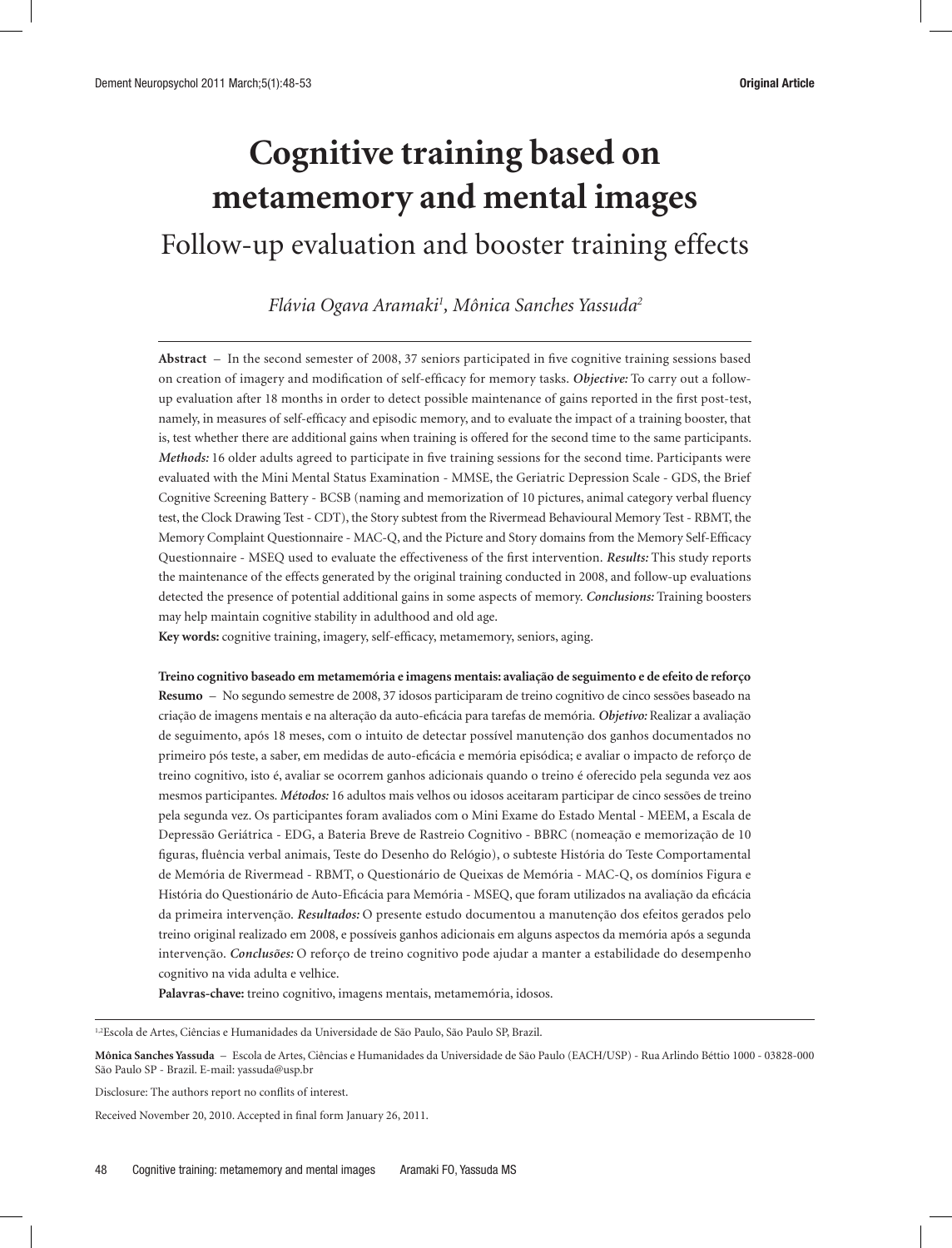Aging populations are a worldwide phenomenon that is becoming increasingly more frequent. The combined fall in both fecundity and death rates have led to a change in the age structure of the Brazilian population, with a relative decrease in the younger populations and an increase in the proportion of older adults.<sup>1</sup>

The aging process is associated to a natural gradual decline in some cognitive functions, dependent on neurological processes. These processes in turn, may undergo changes with time. The natural decline in some aspects of memory, in the absence of disease, does not compromise the autonomy of older adults, since the majority of elderly retain sufficient cognitive skills to remain independent.2

However, the memory subsystems are not affected equally. Decline in episodic memory, involved in storing facts, is greater compared to semantic memory which is involved in memorizing linguistic content.<sup>3</sup> Explicit memory, also known as conscious memory, appears to be more sensitive than implicit memory, or unconscious memory, to the effects of aging.

Evidence in the literature indicates that memory can be optimized in old age by maintenance or improvement in performance through cognitive interventions. Studies available on cognitive training are promising with regard to natural aging-associated losses, in that aging is a dynamic process which may be associated with losses, stability and growth.2

However, it is known that the elderly tend to hold more negative beliefs about memory compared to younger individuals. The term metamemory defines a construct encompassing knowledge, perceptions and beliefs about memory itself and about memory systems in general.<sup>4</sup> Metamemory also encompasses self-efficacy, which is the perceived ability to carry our memory tasks, as well as performance expectations and affects on memory<sup>5</sup>. The variables related to metamemory can influence performance on cognitive activities.6

Interventions aimed at changing negative beliefs about memory and teaching the use of mnemonic strategies can improve objective and subjective memory at the same time. However, the results of these hybrid studies remain controversial.7

According to the literature, cognitive training can prevent or attenuate age-associated memory losses.<sup>8</sup> In addition, these studies have significant implications for the routine clinical practice of gerontologists since, according to a longitudinal study examining factors influencing risk of death in old age, the maintenance of memory and successful aging are interconnected, given that memory is associated to individual autonomy and consequently to quality of life among the elderly.<sup>9</sup> This is compounded with the fact that many older adults are concerned about their memory and their performance in cognitive activities, making cognitive plasticity an important field of study in gerontology.

Besides gains in objective performance on memory tasks, possible secondary benefits of training have also been reported in the literature. These include greater processing speed, improved concentration and attention, a lower level of anxiety, creation of personal strategies, increased social contact, and consequently lower degrees of social isolation and depression.<sup>10</sup>

According to Brazilian studies conducted in recent years, training involving five or more sessions focused on only a few memory strategies tend to produce the best results.11-14 The interventions studied to date also seem to produce significant results in older adults with low schooling14. Although a few follow-up and retraining studies have been conducted in other countries, studies performed in Brazil have not included follow-up assessments, while the efficacy of booster training some months after completion of the original intervention has yet to be tested.

The aim of the present study was to assess the maintenance of gains reported after an intervention consisting of five sessions<sup>13</sup> 18 months after its conclusion, namely in measures of self-efficacy and episodic memory. Additionally, the study sought to assess the impact of cognitive booster training, i.e. to evaluate additional gains when the training intervention is given for a second time to the same participants.

# **Methods**

### *Participants*

This study involved 16 older adults enrolled with a University open to the third age, within a public University, who had taken part in five-session memory training in 2008. The sample comprised 15 women and one man, with a mean age of 65.6 years (SD=5.6ys) and a mean of 9.5 years of schooling (SD=3.9ys). Non-returners gave a variety of reasons including health grounds, caregiver obligations, or having another commitment which clashed with the times of the training sessions.

#### *Instruments*

All subjects completed an initial assessment (identifying the pre and post assessments performed in 2008) consisting of a sociodemographic questionnaire, a question on predicted performance: "If someone showed you a sheet containing 10 different figures and you had 30 seconds to memorize them, how many figures do you think you'd be able to remember?", the Mini Mental State Exam - MMSE15, Geriatric Depression Scale with 15 questions - GDS<sup>16</sup>, the Brief Cognitive Screening Battery - BCSB17 which includes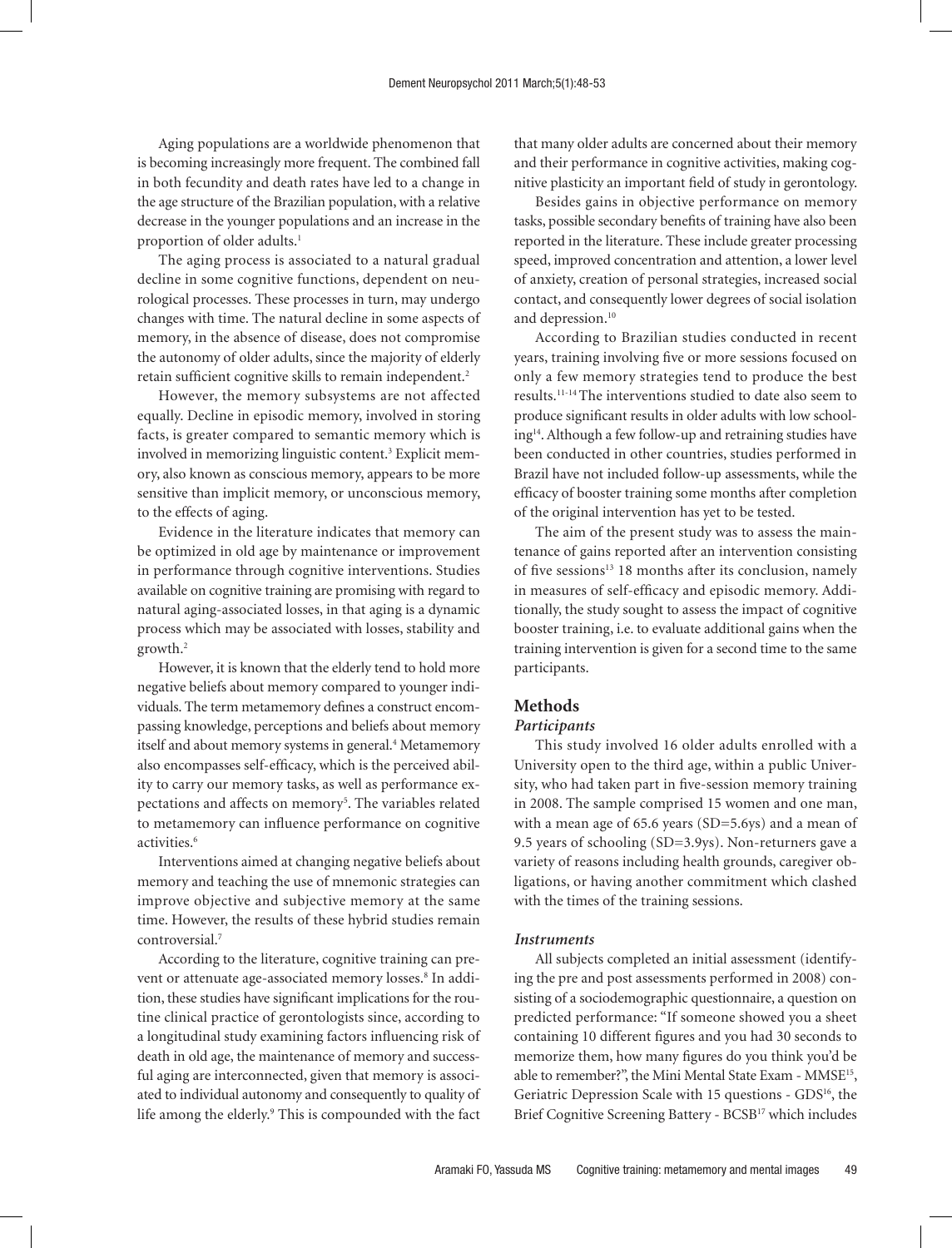Naming and memorization of 10 pictures; animal category verbal fluency test, the Clock Drawing Test - CDT, two different versions of the Story subtest from the Rivermead Behavioural Memory Test - RBMT<sup>18</sup>, the Memory Complaint Questionnaire - MAC-Q19,20, and finally the Picture and Story domains from the Memory Self-Efficacy Questionnaire - MSEQ.<sup>21</sup> For a more detailed description of these instruments see.<sup>13</sup>

None of the participants presented scores suggestive of dementia or of depression on the MMSE and GDS-15, respectively.

#### *Procedures*

The participants of the first intervention were invited to take part in a booster training intervention, which consisted of a repeat of the 5 sessions given in 2008. Subjects were assessed before and after doing the booster. The pre and post test data of the new intervention were compared against the pre and post data from the first intervention. The data on those taking part in the booster training were compared to the data they reported in the 2008 intervention.

The 16 participants were divided into two groups to allow the participants to glean greater benefit from the sessions. Each of the five training sessions included a 45-minute psycho-educative intervention aimed at changing negative beliefs about memory in aging and at increasing participants' knowledge on the functioning of memory. Aspects of memory which undergo only slight age-associated changes were discussed at each session, such as semantic and implicit memory. At all sessions, participants were

| <b>Table 1.</b> Mean pre- and post-test performance in 2008 and 2010. |
|-----------------------------------------------------------------------|
|-----------------------------------------------------------------------|

asked to report memory successes, i.e. occasions on which they managed to remember important information. Subsequently, participants spent 45 minutes learning how to use mental images for memorizing words, phrases and short stories, in this order, whereby the complexity of memorization tasks was increased every session. During this activity, the participants were encouraged to close their eyes and visualize the items to be memorized, which may appear to be related to each other. Vivid images, which could include a touch of humor or unusual content, were encouraged. The sessions were held twice a week.

#### *Ethical aspects*

This study was approved by the Research Ethics Committee of the Psychology Institute of the University of São Paulo. Prior to commencing the assessment, all participants of the study signed an Informed and Free Consent Term. After finishing the cognitive training in 2008 and 2010, the participants received feedback on their performance during training, and were given a certificate of participation.

#### *Statistical analyses*

The data collected were analysed using version 17.0 of the SPPS package. The Kolmogorov-Smirnov test was used to verify whether variables possessed a normal distribution. Given that data was found to have a normal distribution, parametric tests were used. The performance of the sample on pre and post tests during the first and second intervention was compared using Student's t test for paired samples. Performance on the first post test was compared

|                      | Pre-test 1 (2008) | Post-test 1 (2008) | $p$ value*        | Pre-test 2 (2010) | Post-test 2 (2010) | $p$ value*        |
|----------------------|-------------------|--------------------|-------------------|-------------------|--------------------|-------------------|
| Prediction           | 5.8(2.2)          | 6.6(2.3)           | .228              | 7.4(1.3)          | 7.8(1.1)           | .456              |
| <b>MMSE</b>          | 27.8(1.7)         | 28.5(1.3)          | .075              | 28.9(1)           | 29.7(0.6)          | .003 <sup>a</sup> |
| MACO                 | 25.2(2.9)         | 24.1(2.5)          | .171              | 24.4(3.1)         | 22.7(3.5)          | .029a             |
| Verbal fluency       | 16.5(3.1)         | 16.9(3)            | .485              | 17(3.4)           | 18.5(3.9)          | .332              |
| Incidental memory    | 5.8(1.2)          | 7.4(1.4)           | .005 <sup>a</sup> | 7.4(1.2)          | 8.6(1.4)           | .013 <sup>a</sup> |
| Immediate memory     | 9.0(1)            | 9.1(1.2)           | .456              | 9.1(1.2)          | 9.6(0.6)           | .070              |
| Delayed memory       | 8.0(1.5)          | 8.9(1.1)           | .011 <sup>a</sup> | 9(1.1)            | 9.6(0.6)           | .013 <sup>a</sup> |
| RBMT story immediate | 6.7(1.5)          | 8.3(2.9)           | .096              | 9.1(2.1)          | 9.2(1.8)           | .915              |
| RBMT story delayed   | 6.0(1.4)          | 7.8(2.5)           | .029a             | 9.1(2.1)          | 9.3(1.6)           | .723              |
| <b>GDS</b>           | 2.3(1.7)          | 2.2(1.7)           | .876              | 1.3(1.7)          | 1(2.5)             | .533              |
| <b>CDT</b>           | 8.6(1.2)          | 8.3(1.2)           | .287              | 9.8(0.6)          | 9.8(0.5)           | .333              |
| MSEQ % pictures      | 50.4(15.3)        | 51.9 (17.7)        | .791              | 54.7 (11.3)       | 66.4(9.6)          | .004 <sup>a</sup> |
| MSEQ % stories       | 61.9(22.6)        | 66.6 (17.3)        | .385              | 76 (14.8)         | 66.4(9.6)          | .032 <sup>a</sup> |

\*p value refers to t Test for paired samples. ªp value <0.05 1; MMSE: Mini Mental State Exam, MAC-Q: Memory Complaint Questionnaire; RBMT: Rivermead Behavioral Memory Test; GDS: Geriatric Depression Scale; CDT: Clock Drawing Test; MSEQ: Memory Self-Efficacy Questionnaire.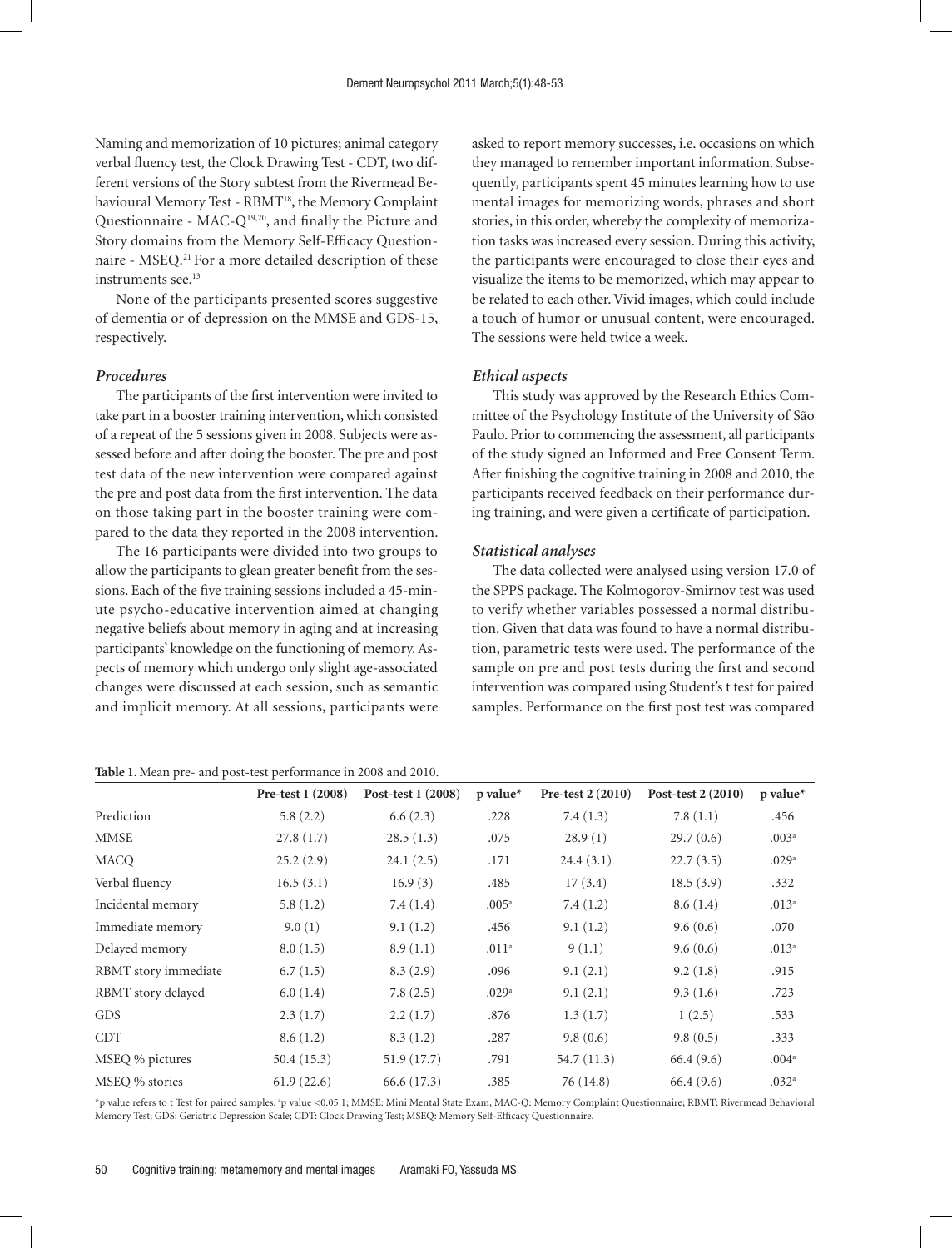with performance on the second pre-test to verify maintenance of gains created during the first intervention. This comparison was also carried out using Student's t test for paired samples. A level of statistical significance of p<0.05 was adopted.

#### **Results**

Table 1 shows the mean for cognitive variables on the pre and post tests for the first (2008) and second (2010) interventions. The data in Table 1 reveal that the participants had greater performance on the post test after the first intervention for Incidental Memory, Delayed Memory, and on the story subtest of the Rivermead for delayed recall. In addition, participants scored higher (marginally significant, p value between 0.05 and 0.09) in the post test on the MMSE and on immediate recall in the story from the Rivermead test.

Comparisons between post test 2008 and pre-test 2010 showed no statistically significant difference for any of the variables, indicating that participants returning for the second training intervention had a similar performance on the 2010 pre-test to that of the 2008 post-test. This finding could be associated to maintenance of the gains obtained in the first intervention or due to the retest effect.

The results also revealed a statistically significant difference for a greater number of variables between the 2010 pre and post test versus difference observed in the 2008 assessment. A significant improvement on the MMSE, MAC-Q, Incidental Memory, Delayed Memory, MSEQ pictures was found. A marginally significant difference was also observed for the Immediate Memory variable on the 2010 assessments.

Moreover, further gains were observed for the variable Incidental Memory and Delayed Memory, since improvements were seen between the 2008 and 2010 assessments.

Unexpectedly, a statistically significant change in MSEQ Stories was also seen. Gains were evident on this questionnaire after the first intervention. On the 2010 pre test, participants demonstrated greater self-efficacy for memorization of stories compared to 2008. A decline in this variable occurred on the 2010 post test after the second training intervention. However, compared to 2008 data, the MSEQ Stories results were maintained.

Thus, these results suggest that the first intervention held in 2008 yielded positive results and the 2010 intervention produced yet further gains, suggesting maintenance of the gains achieved in the first intervention.

## **Discussion**

The aim of this study was to examine the maintenance of results from a five-session cognitive training intervention and the benefits of booster training. A stable cognitive performance was observed between training programs and additional gains were seen in measures of episodic memory after the second training program. On the 2010 intervention, significant changes were observed in scores on the MMSE, MAC-Q, on Incidental Memory, Delayed Memory, MSEQ Pictures and on MSEQ Stories, as well as marginally significant changes in Immediate Memory. Furthermore, additional gains were found for the variables Incidental Memory and Delayed Memory.

Our data are in line with a study reporting that, six months after a training intervention, 17.9% of participants who had received booster training and were reassessed, maintained their initial performance while 66.7% achieved even greater performance than on the first intervention. Only 15.4% showed a worse performance on the second intervention compared to the first intervention.<sup>22</sup>

Studies have shown that eight months after completing a cognitive training program, older adults were retrained and retested, and found to have maintained gains in the second pre-test.<sup>23</sup> Other follow-up studies have indicated that cognitive gains were maintained in older adults after a six-month period<sup>24</sup> and longer periods of 12 months<sup>25</sup> and even five years after the first intervention.<sup>26</sup>

Gains achieved and maintained following cognitive training could be explained by cognitive plasticity in older adults, including in the older old.<sup>11,27</sup> Several mechanisms may explain the positive outcomes after training, such as increased speed of cognitive processing, use of strategies taught, and also greater attention.

In the present study, participants were found to have fewer complaints after the first intervention, and fewer still after the second intervention. This finding is in accordance with results of studies reporting that cognitive training may improve self-efficacy of participants, rendering them more confident and less prone to complaining with regard to their memory.28 The literature also indicates that after cognitive training, participants were more satisfied with their memory, had fewer complaints about their memory, and made greater use of memorizing strategies compared to controls.29

No statistically significant difference in depressive symptoms was detected in the results described. However, the raw data suggests that participants had fewer depressive symptoms since the 2008 pre test up to the 2010 post test. This result is congruent with a study which reported that, after cognitive training, participants presented reduced depressive symptoms.30 This decline in depressive symptoms could be related, among other factors, to an increase in the social support network which the cognitive intervention allowed or to gains in sense of self-efficacy.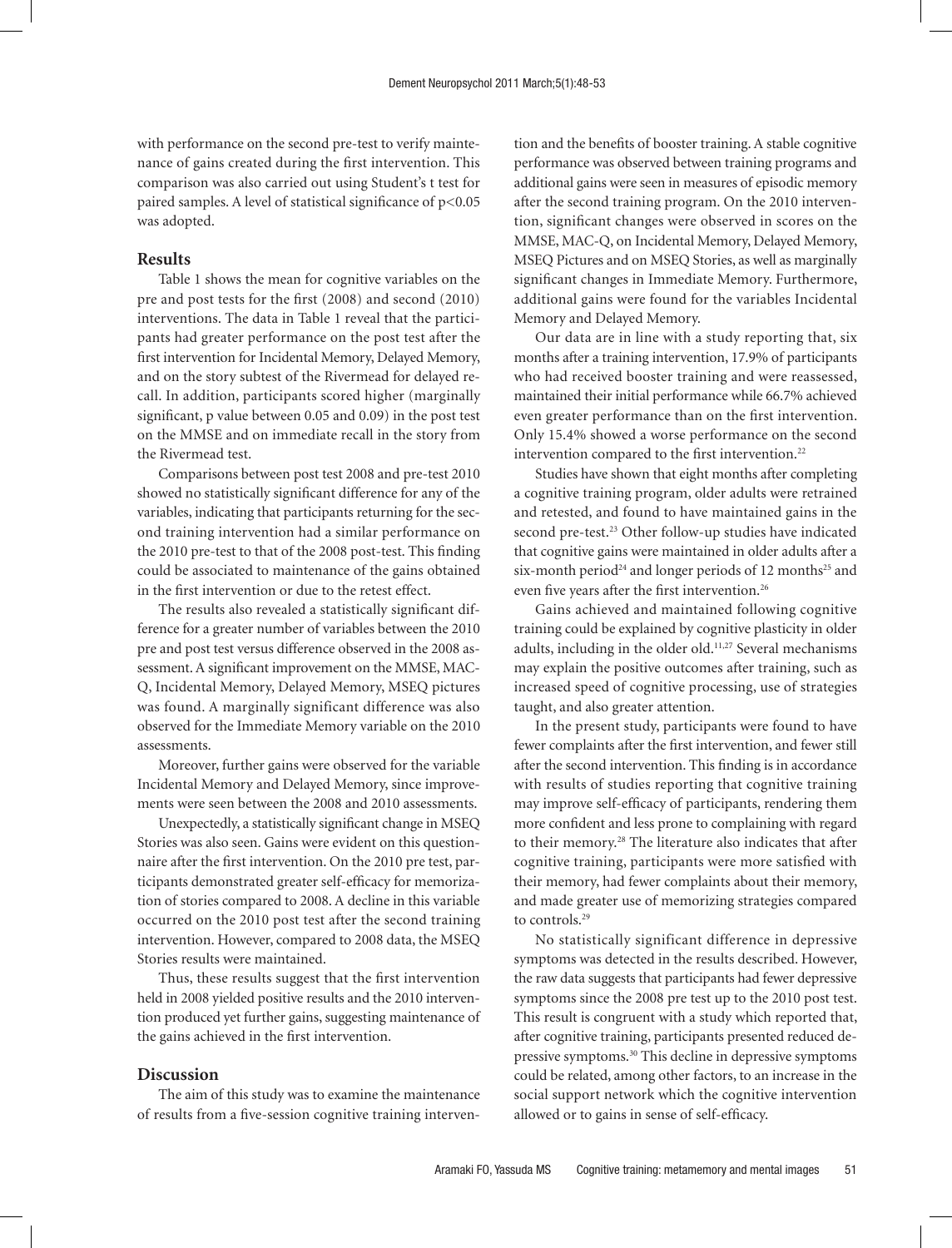Therefore, the findings of the present study indicate that it is productive to offer cognitive training to older adults,<sup>23</sup> because these training sessions seem to improve not only performance on episodic memory tasks,<sup>11,14</sup> but also aspects of metamemory.7

Nevertheless, it should be emphasized that the gains observed could have been associated to the retest effect on instruments such as the MMSE, due to the consecutive filling out of the instrument, which does not have alternative versions available. In addition, the absence of a control group for the second intervention represents a limitation of this study. Also, it is noteworthy that no control group was possible because the cognitive training originally took place within a University open to the third age, and the 2008 control group received training after the completion of the initial study, thereafter precluding the use of this group as a control.

Several factors could also be associated to the results observed, such as participant profile, where the majority were involved in other activities at the University Open to the Third Age or at other centers for the third age, keeping them physically and mentally active. Such outside interventions are difficult to control for. In addition, the mean schooling of the sample was high compared to the norm for the Brazilian population.

In view of the results and limitations of the present study, future studies should monitor the benefits of cognitive training with a control group, involve a greater number of sessions and participants, and include a longer follow-up period. Notwithstanding its limitations, the present study contributes to the literature as it is the first to test the impact of booster training sessions in Brazil.

*Acknowledgements –* This study was supported by funding from FAPESP in the form of a Scientific Initiation grant under project no. 2010/05024-7.

#### **References**

- 1. Instituto Brasileiro de Geografia e Estatística (IBGE). Comunicação Social. 2004. Acesso em 18/09/2010. Disponível em: http://www.ibge.gov.br/home/presidencia/noticias/ noticia\_visualiza.php?id\_noticia=207.
- 2. Yassuda MS. Memória e envelhecimento saudável. In: Freitas EV, Py L, Néri AL, et al. (Editors). Tratado de geriatria e gerontologia. Rio de Janeiro: Guanabara Koogan 2006:1245-1251.
- 3. Schlindwein-Zanini R. Demência no idoso: aspectos neuropsicológicos. Rev Neuroci 2010;18:220-226.
- 4. Berry JM, West RL, Dennehey DM. Reliability and validity of the self-efficacy questionnaire. Dev Psychol 1989;25:701-713.
- 5. Yassuda MS. Desempenho de memória e percepção de controle no envelhecimento saudável. In A. L. Neri, & M. S. Yas-

suda (Orgs.) Velhice bem-sucedida: aspectos afetivos e cognitivos. Campinas, SP: Papirus 2004:111-125.

- 6. West RL, Bagwell DK, Dark-Freudeman A. Self-efficacy and memory aging: the impact of a memory intervention based on self-efficacy. Aging Neuropsychol Cogn 2007;iFirst:1-28.
- 7. West RL, Bramblett JP, Welch DC, Bellott B. Memory training for the elderly: an intervention designed to improve memory skills and memory evaluation. Paper presented at the Cognitive Aging Conference, Atlanta, GA, 1992.
- 8. Neely AS, Backman L. Multifactorial memory training with older adults: how to foster maintenance of improved performance. Gerontology 2000;35:260-267.
- 9. Ramos LR. "Fatores determinantes do envelhecimento saudável em idosos residentes em centro urbano: Projeto Epidoso". Cad Saúde Pública 2003;19:793-797.
- 10. Verhaeghen P, Marcoen A, Goosens L. Improving memory performance in the aged through mnemonic training: a metaanalytic study. Psychol Aging 1992;7:242-251.
- 11. Carvalho FCR, Neri AL, Yassuda MS. Treino de memória episódica com ênfase em categorização para idosos sem demência e depressão. Psicol Refl Crít 2010;23:317-323.
- 12. Lasca VB. Treinamento de memória no envelhecimento normal: um programa aplicado a idosos. Dissertação (Mestrado em Gerontologia) 2003. Faculdade de Educação, Universidade Estadual de Campinas, Campinas, São Paulo.
- 13. Lima-Silva TB, Ordonez TN, Santos GD, et al. Effects of cognitive training based on metamemory and mental images. Dement Neuropsychol 2010;4:114-119.
- 14. Salmazo-Silva H, Yassuda MS. Memory training for older adults with low education: mental images versus categorization. Educ Gerontol 2009;35:890-905.
- 15. Brucki SMD, Nitrini R, Caramelli P, Bertolucci PHF, Okamoto IH. Sugestões para o uso do Mini-Exame do Estado Mental. Arq Neuropsiquiatr 2003;61:777-781.
- 16. Almeida OP, Almeida SA. Confiabilidade da versão brasileira da Escala de Depressão Geriátrica Reduzida (GDS) Versão Reduzida. Arq Neuropsiquiatr 1999;57:421-426.
- 17. Vitiello APP, Ciriaco JGM, Takahashi DY, Nitrini R, Caramelli P. Avaliação cognitiva breve de pacientes atendidos em ambulatórios de neurologia geral. Arq Neuropsiquiatr 2007; 65:299-303.
- 18. Yassuda MS, Flaks MK, Viola L, et al. Psychometric characteristics of the Rivermead Behavioural Memory Test (RBMT) as an early detection instrument for dementia and mild cognitive impairment in Brazil. Int Psychogeriatr 2010;22:1003-1011.
- 19. Crook TH, Feher EP, Larabee GJ. Assessment of memory complaint in age-associated memory impairment: the MAC-Q. Int Psychogeriatr 1992;4:165-175.
- 20. Mattos P, Lino V, Rizo L, Alfano A, Araújo C, Raggio R. Memory complaints and test performance in healthy elderly persons. Arq Neuropsiquiatr 2003;61:920-924.